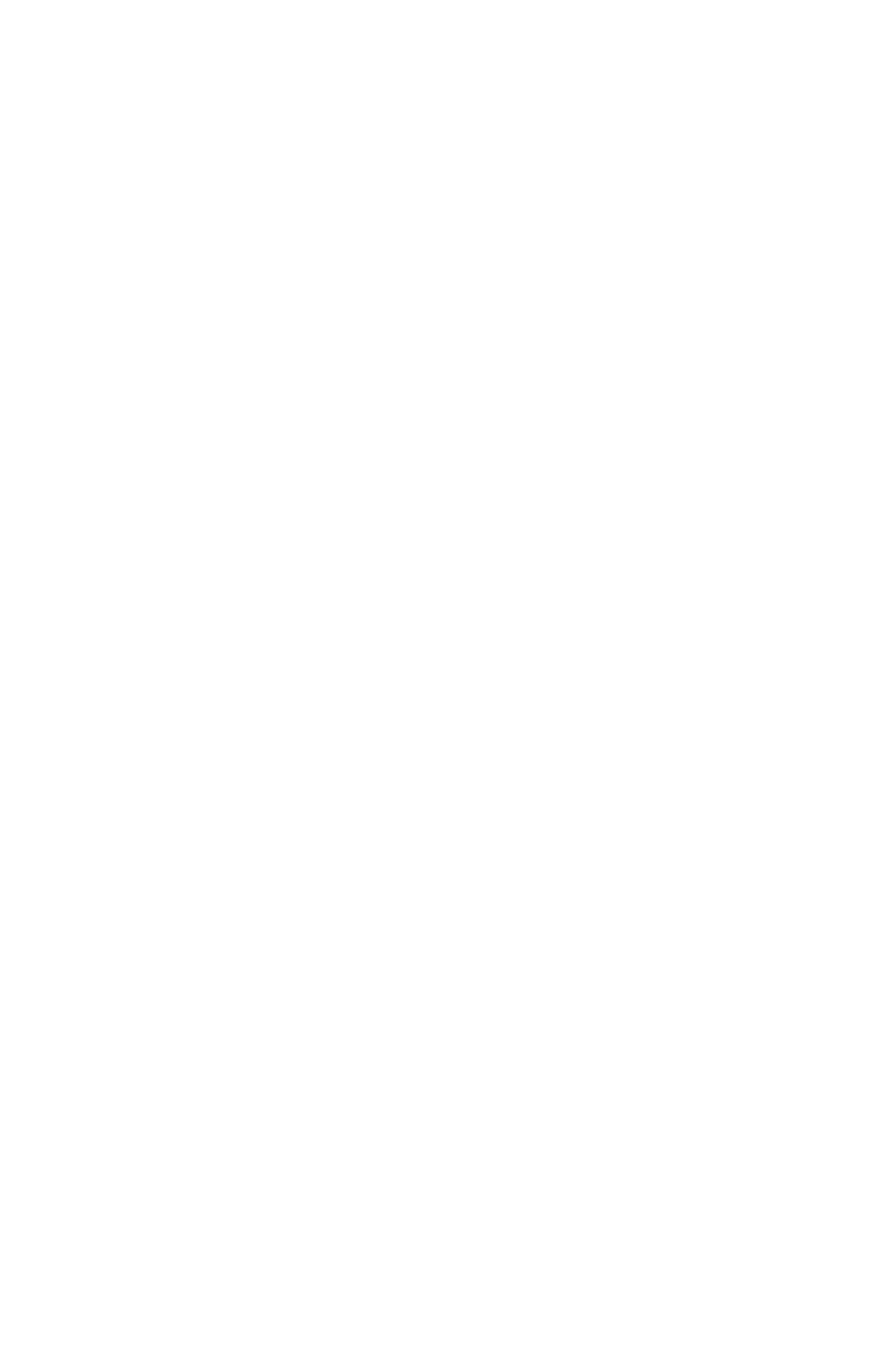### *The faculty of the School of Dentistry takes the opportunity of the*

### **Commencement Ceremony**

*to acknowledge and congratulate our students and wish all graduates fulfillment and happiness in the profession of dentistry.*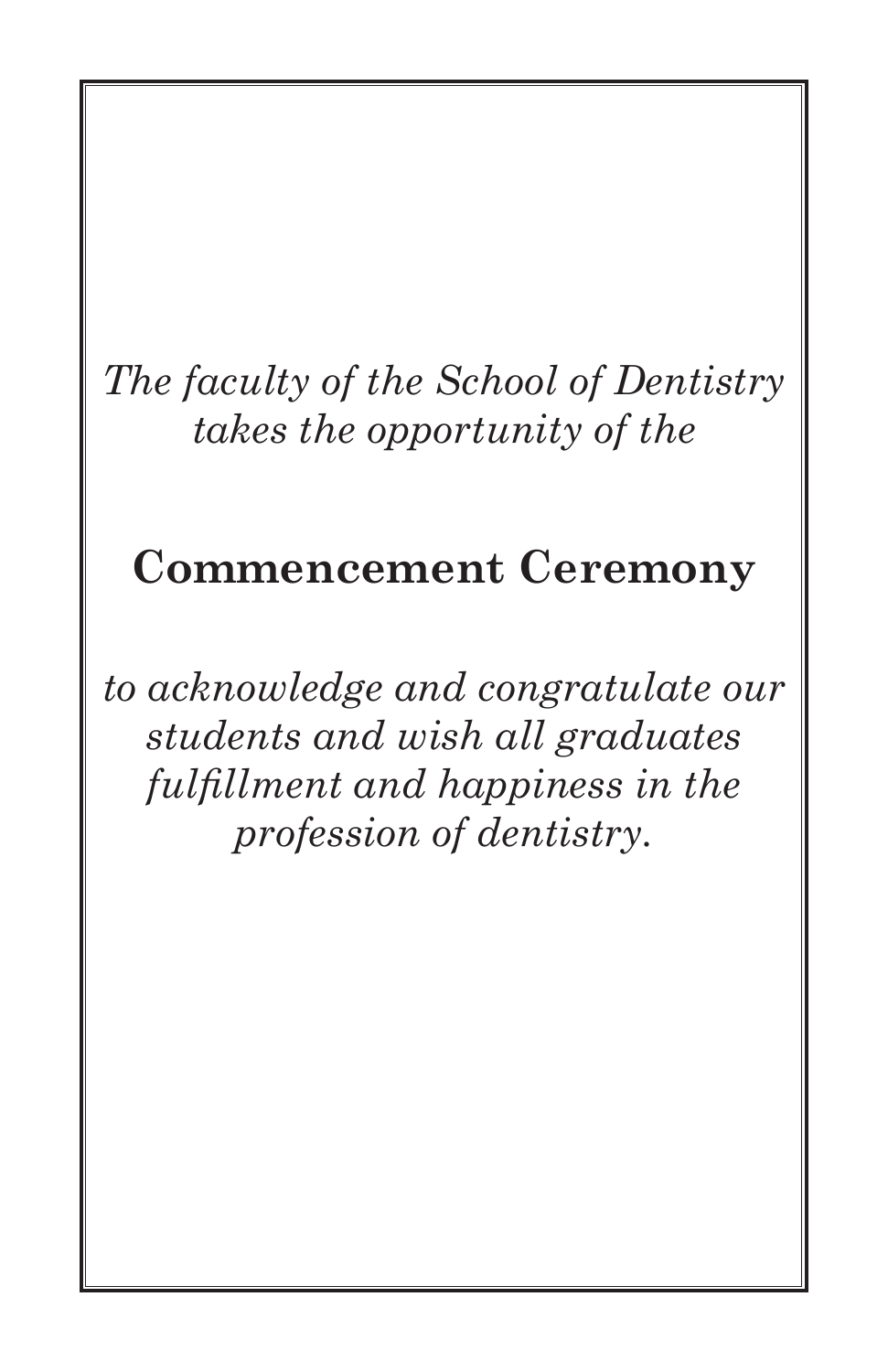### **COMMENCEMENT PROGRAM**

**Processional** *Te Deum by Charpentier*

### **Welcome & Introductions**

*Russell S. Taichman, D.M.D., D.M.Sc. Dean*

### **National Anthem**

*Mark Abere, D.M.D. Class of 2019*

### **Greetings from the Alabama Dental Association**

*James J. Phillips, Jr., D.M.D. President of the Alabama Dental Association*

### **Greetings from the School of Dentistry Alumni Association**

*Jason Etherton, D.M.D. President-Elect of the Alumni Association*

### **Lister Hill Lecture**

*Rear Admiral Gayle D. Shaffer, deputy chief, U.S. Navy Deputy Surgeon General of the Navy*

### **Special Awards Presentation**

*Alabama Dental Alumni Association Award for Leadership Alabama Dental Association (ALDA) Student Leadership Award American Student Dental Association (ASDA) Award of Excellence International College of Dentists Student Humanitarian Award UAB National Alumni Society Distinguished Alumni Scholarship Award (D3) Joseph F. Volker Award*

*OKU Inductees*

*Edward H. Bradford, Jr., D.D.S., M.P.H. Associate Professor, Department of Restorative Sciences*

> *Perng-Ru Liu, D.D.S., M.S., D.M.D., Thomas P. Hinman Endowed Professor and Associate Dean of Clinical Affairs*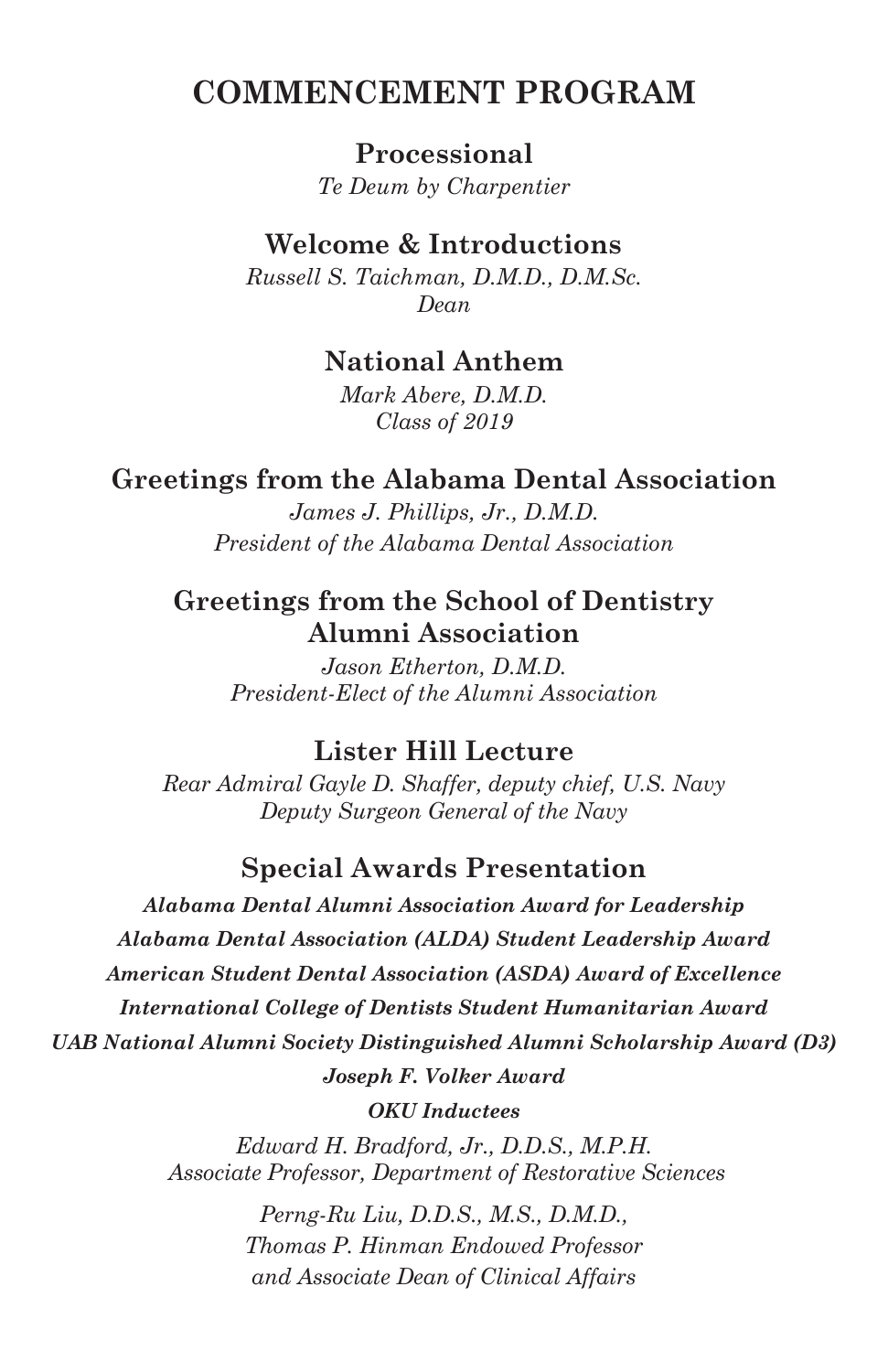### **Dean's Medal Presentation**

*Russell S. Taichman, D.M.D., D.M.Sc. Dean*

#### **Presentation of Graduates**

*Carly Timmons McKenzie, Ph.D., Associate Professor and Assistant Dean for Admissions*

*Nicolaas C. Geurs, D.D.S., M.S., Weatherford/Palcanis Endowed Professor, Chair, Department of Periodontology*

*Warren W. Arrasmith, D.M.D., Thomas W. Jones Endowed Associate Professor and Clinical Director, Department of Oral and Maxillofacial Surgery*

> *Amjad Javed, M.Sc., Ph.D., Professor, Interim Associate Dean for Research*

#### **The Dentist's Pledge** *Dentist Honor Code*

*Michelle A. Robinson, D.M.D., M.A., Associate Professor and Senior Associate Dean*

### **Congratulations & Final Message to Graduates**

*Russell S. Taichman, D.M.D., D.M.Sc. Dean*

### **Recessional**

*Rondeau by Mouret*

*Please remain standing until after the recessional.*

#### **Marshal for the Faculty**

*Janice Jackson, D.M.D., Professor and Chair, Department of Pediatric Dentistry*

### **Marshal for the Graduates**

*Chin-Chuan Fu, D.D.S., M.S., Associate Professor and Associate Chair, Department of Restorative Sciences*

*Sonya T. Mitchell, D.M.D., M.S.H.A., Associate Professor, Department of Clinical and Community Sciences*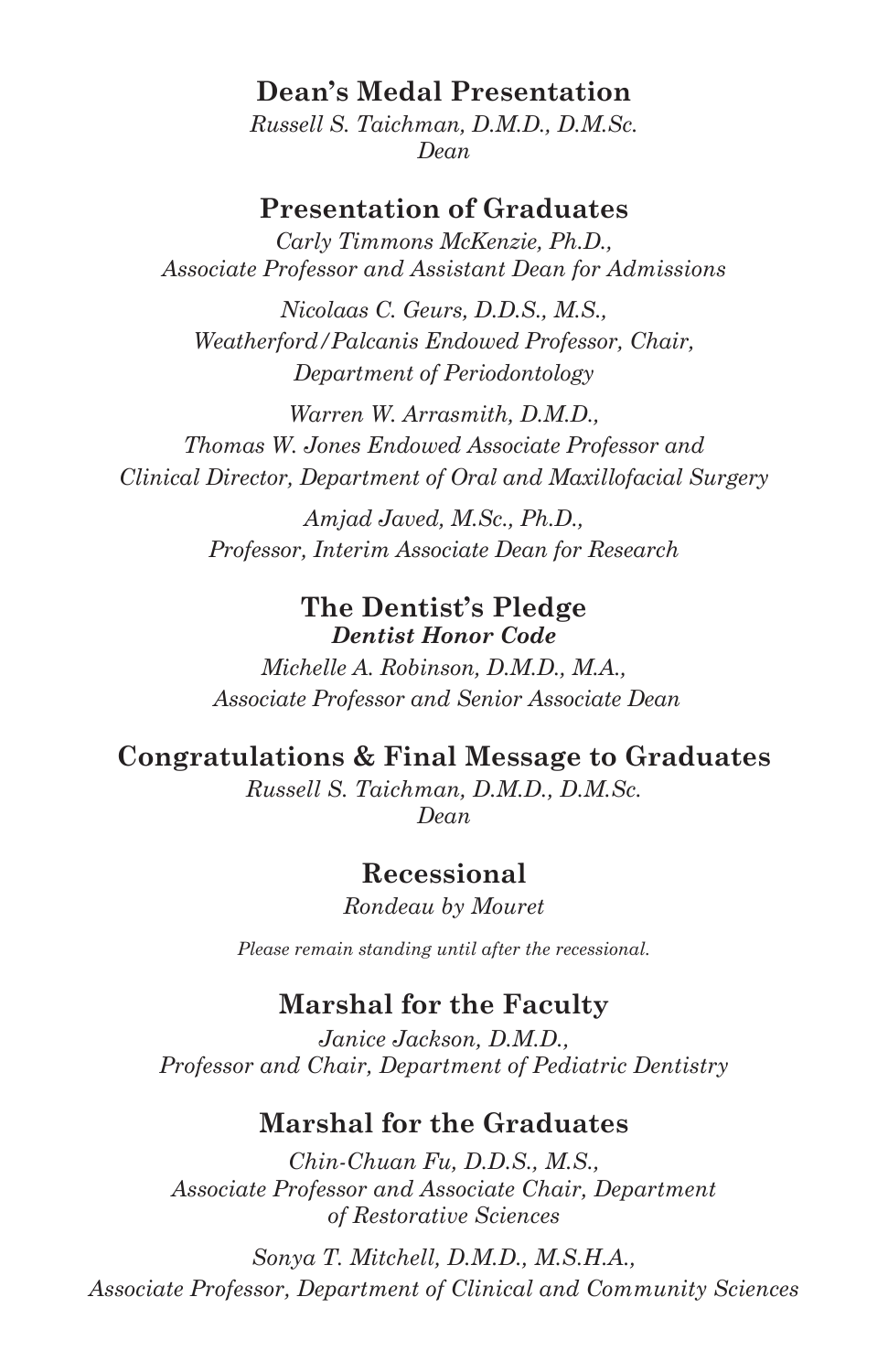### *LISTER HILL LECTURESHIP*

**Approximately half a century ago, the Century Club of the UAB School of Dentistry inaugurated the 'Lister Hill Lecture' series. The Century Club was a group of dedicated alumni and friends who through their generosity, desired to perpetuate the legacy of Senator Lister Hill's many contributions to the sponsorship of monumental legislation in the United States Senate.**

**Senator Hill's leadership provided funds that enabled thousands of medical professionals to have better training, millions of dollars to be spent for the construction of needed health research facilities, a National Library of Medicine to be created, and countless saved lives due to his dedication to the cause of health research.**

**Dr. Joseph F. Volker, then President of the University of Alabama at Birmingham and first Dean of the School of Dentistry presented the first address in 1970. Today, the address is supported by the University of Alabama School of Dentistry Alumni Association and is celebrated as one of the highlights of the school's annual Commencement ceremony. This year, we are privileged to have as the Lister Hill Lecturer,**

#### **Rear Admiral Gayle D. Shaffer, deputy chief, U.S. Navy Deputy Surgeon General of the Navy**

Rear Adm. Gayle Shaffer earned a Bachelor of Science from the University of South Alabama and a Doctor of Dental Medicine Degree from the University of Alabama School of Dentistry. She earned a certificate in Comprehensive Dentistry from the Naval Postgraduate Dental School and holds a master's in health sciences from George Washington University. She received her commission as an ensign in 1989.

At sea, Shaffer served on USS Puget Sound (AD-38), completing two Mediterranean deployments. Ashore, her assignments include Naval Hospital Great Lakes; Great Lakes Naval Dental Center; clinic director, 2nd Dental Battalion, Camp Lejeune and Branch Dental Clinic, Naval Air Facility, Atsugi, Japan. She served as director, General Practice Residency; department head, Hospital Dentistry Division, and director for Branch Health Clinics, National Naval Medical Center, Bethesda, MD.

Shaffer served as executive officer, 1st Dental Battalion/Naval Dental Center, Camp Pendleton and U.S. Naval Hospital Okinawa. She also served as commanding officer, Naval Hospital Jacksonville, FL.

As an Individual Augmentee, Shaffer deployed as officer-in-charge of the Expeditionary Medical Facility, Camp Lemonnier, Djibouti in support of Combined Joint Task Force - Horn of Africa and Operation Enduring Freedom. She also deployed as commanding officer, NATO Role 3 Multinational Medical Unit, Kandahar Airfield, Afghanistan, in support of Operation Freedom's Sentinel and Resolute Support, Train, Advise, Assist Command-South. Her staff assignments include assistant deputy chief, Medical Operations, U.S. Navy Bureau of Medicine and Surgery; executive assistant to Navy deputy surgeon general, U.S. Navy Bureau of Medicine and Surgery; liaison officer to the Defense Health Agency; director, Health Services, Headquarters Marine Corps and Medical Officer of the Marine Corps; deputy chief, Operations, Plans and Readiness, U.S. Navy Bureau of Medicine and Surgery; and 38th chief of the Navy Dental Corps.

Shaffer maintains board certification in the American Board of General Dentistry, and is a fellow of the Academy of General Dentistry and International College of Dentists.

Shaffer began serving as the Navy deputy surgeon general and deputy chief, U.S. Navy Bureau of Medicine and Surgery Feb. 28, 2020.

Shaffer's awards are the result of being surrounded by incredible shipmates and they include the Legion of Merit (two awards), Meritorious Service Medal (four awards) and various unit and campaign awards.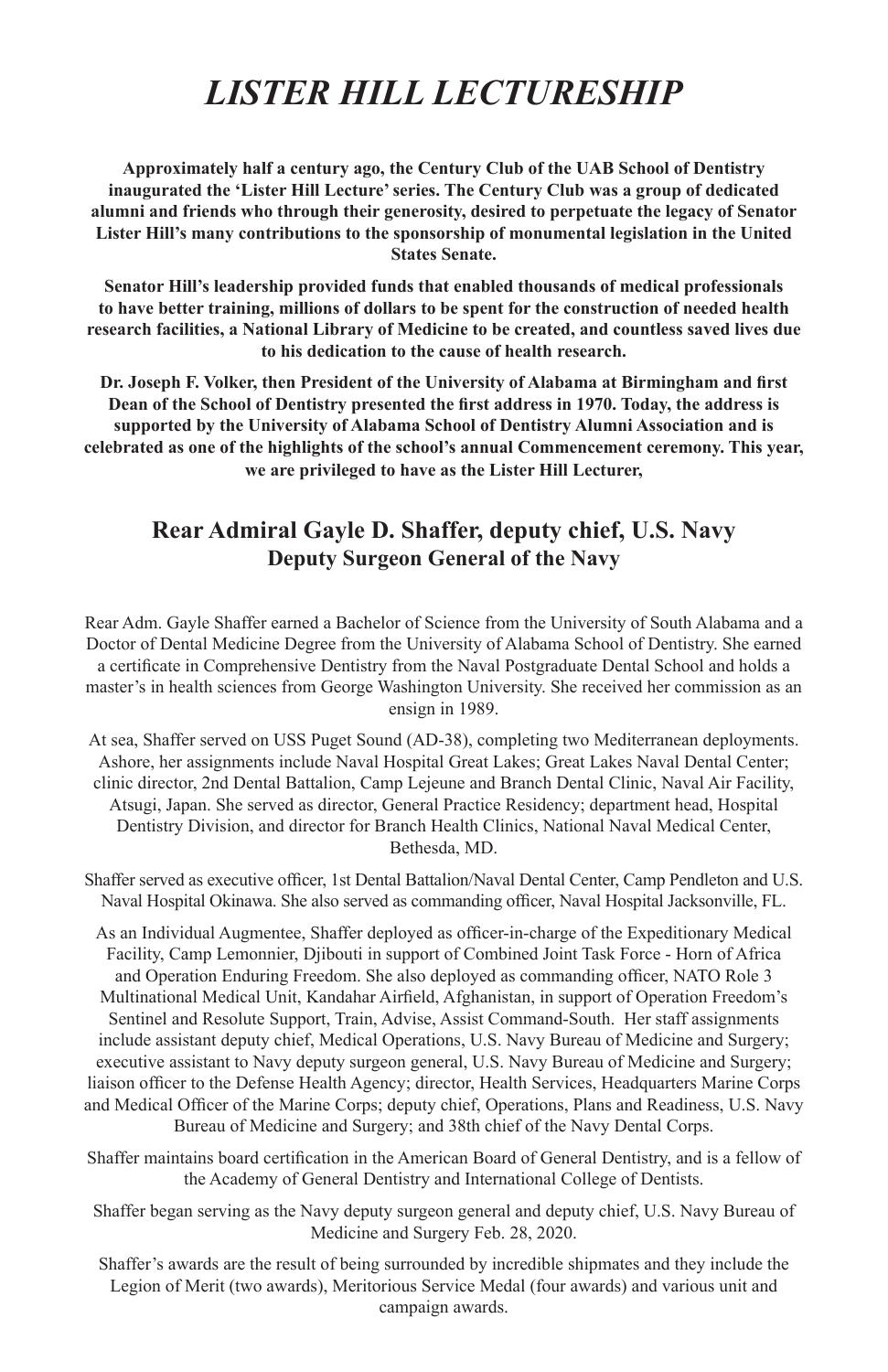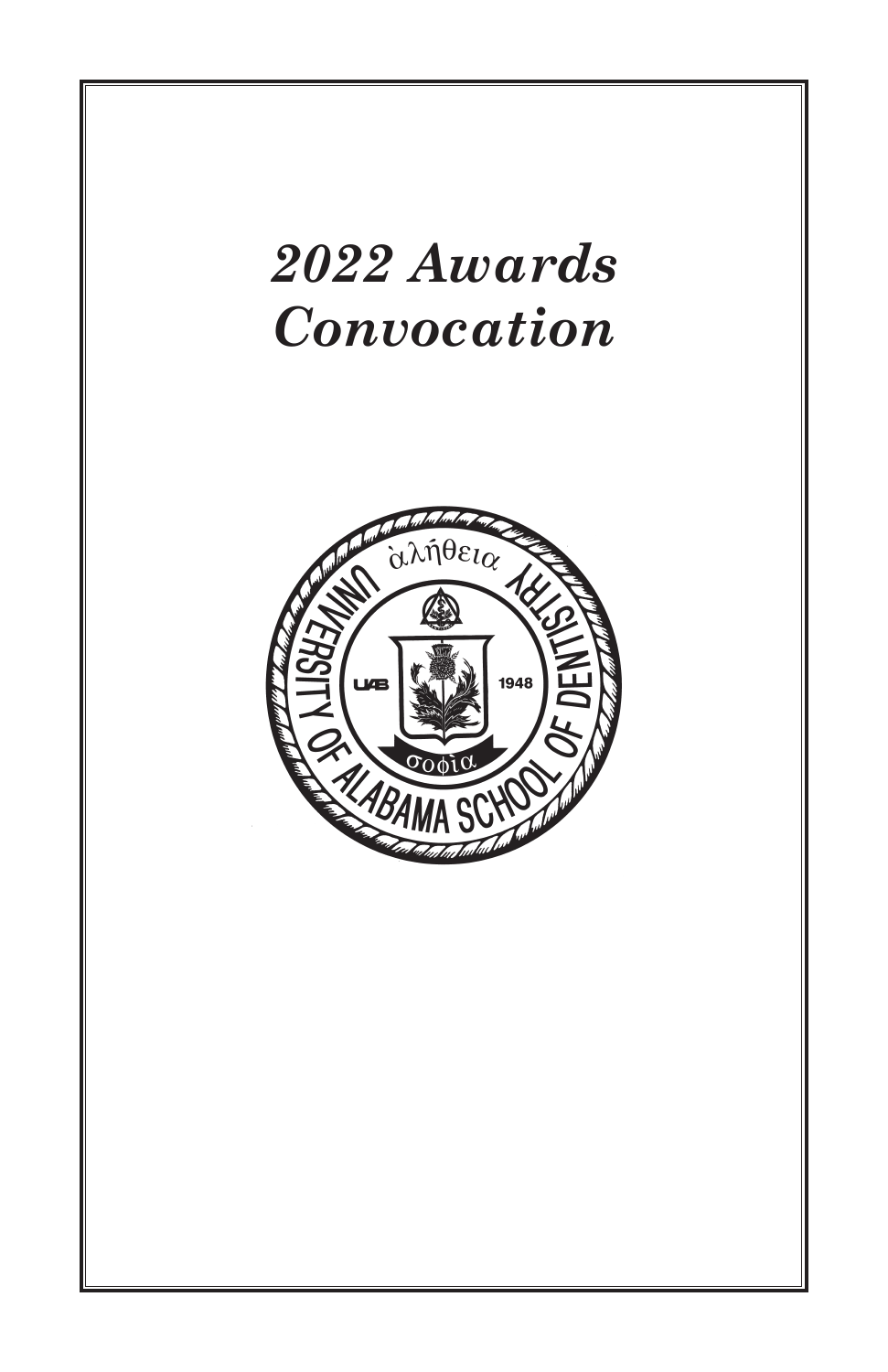# *Special Honors*

### **OMICRON KAPPA UPSILON**

Omicron Kappa Upsilon is the national honorary dental fraternity. Students are elected to membership on the basis of scholarship and professional stature.

#### **D4 Alumni Members**

Ryan Boyd Elkins Tanner Cole Godfrey Makenzie Kitchens Johnson Virginia Claire Loeb Sarah Gwin Moore Alexander Thomas Mathews Katie Li Powers

> **IDP Alumni Member** Melissa Maria Lopez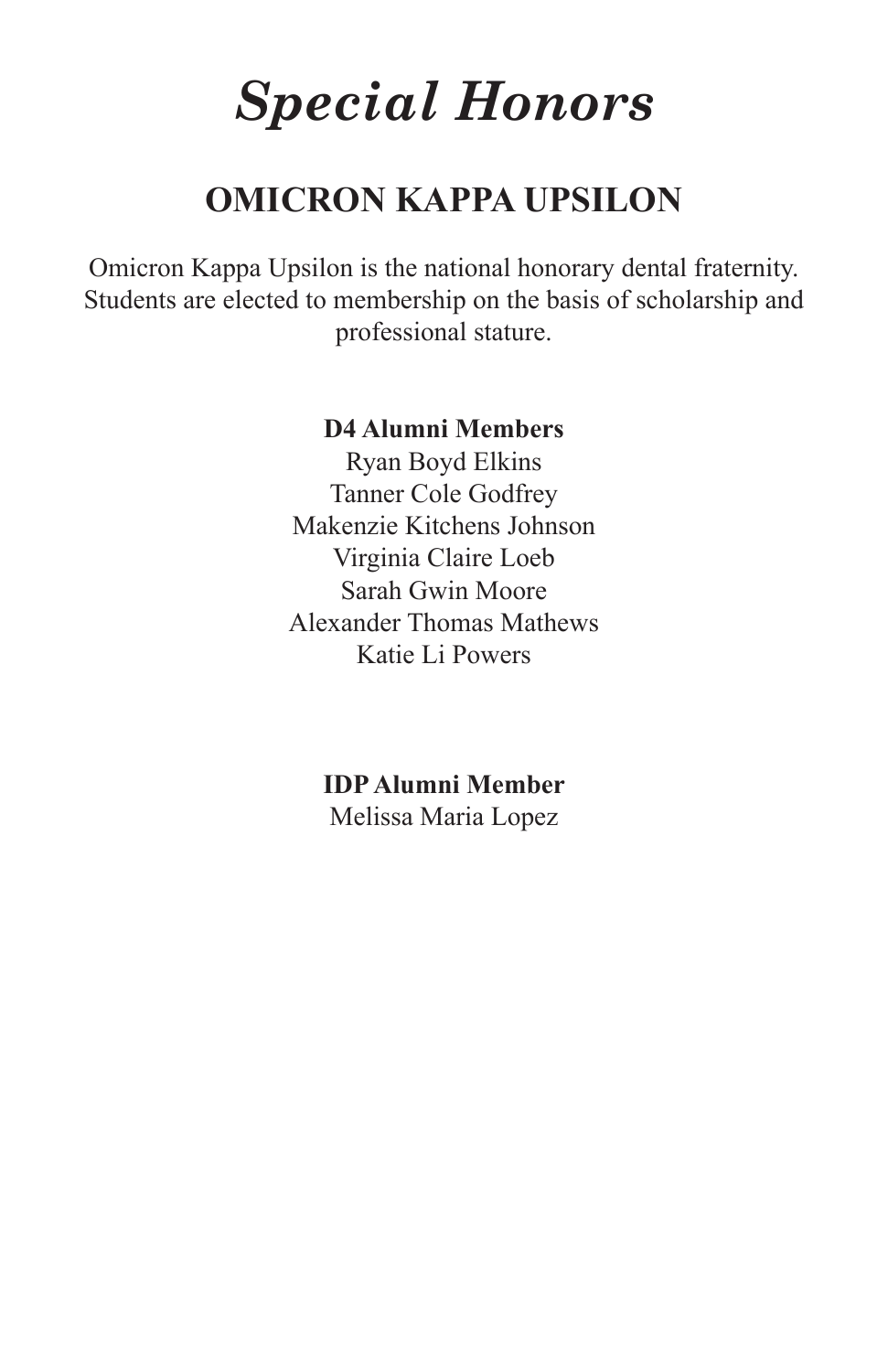## *Special Honors 2022 Presented Awards*

### **The Alabama Dental Alumni Association Award for Leadership** The recipient of this award is a member of the graduating class who has displayed outstanding leadership in school affairs. He or she is selected by the upperclassmen of the student body. In addition to the recognition, the Alumni Association provides a monetary award to the recipient.

### **The Alabama Dental Association Student Leadership Award**

The recipient of this award is presented to a graduating D4 who has demonstrated leadership qualities as a student. In selecting the candidates for this award, the faculty of the School of Dentistry has expressed the belief that the recipient has the potential to become a future leader within the profession possessing the motivation and dedication to pursue the betterment of the health of his or her patients and the advancement of the standards of the profession.

### **The American Student Dental Association Award of Excellence**

This award honors the spirit of volunteerism and recognizes student leadership and participation in service to their school and local community. It is the belief of the faculty of the School of Dentistry that the recipient of this award has the potential to become an active participant in furthering the cause of organized dentistry.

### **The International College of Dentists Student Humanitarian Award**

This award honors a graduate who not only exemplified and demonstrated passion for altruistic humanitarian service during his/ her student years but has great potential to continue to do so.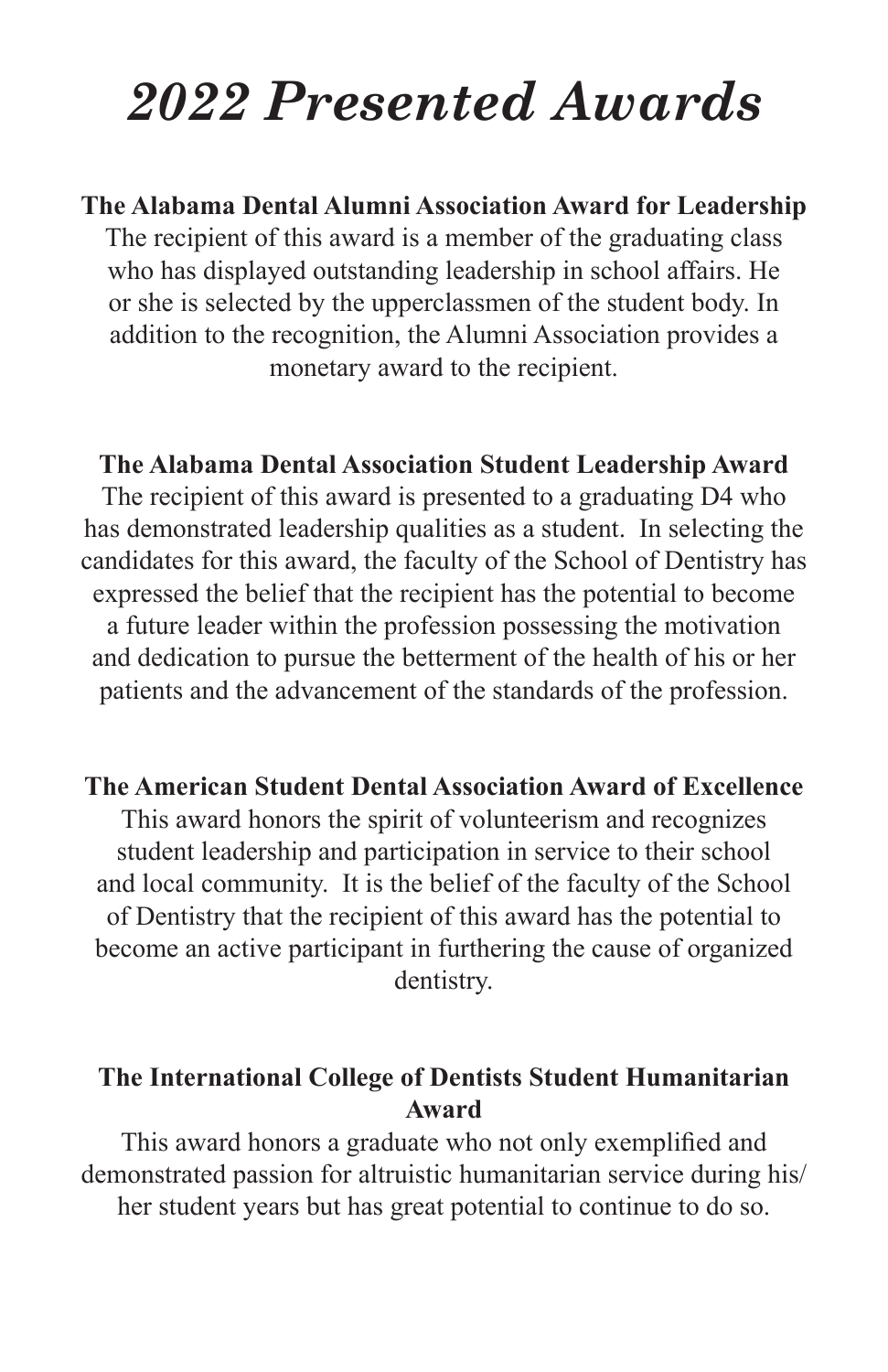# *2022 Presented Awards 2022 Awards*

### **The Joseph F. Volker Award**

This award is bestowed annually upon a graduating student who has epitomized the team concept by selflessly helping classmates throughout their dental education. The recipient has worked for the good of the school and student body and is selected by a vote of the entire D4 class.

### **The UAB National Alumni Society Distinguished Alumni Scholarship Award**

This award is presented each year to a student in honor of the previous year's NAS Distinguished Alumni awardee. The onetime scholarship is given to a student enrolled in the school or course of study of the winner of UAB's highest alumni honor. The 2020 distinguished alumni award winner was School of Dentistry alumnus Dr. Ben Cumbus.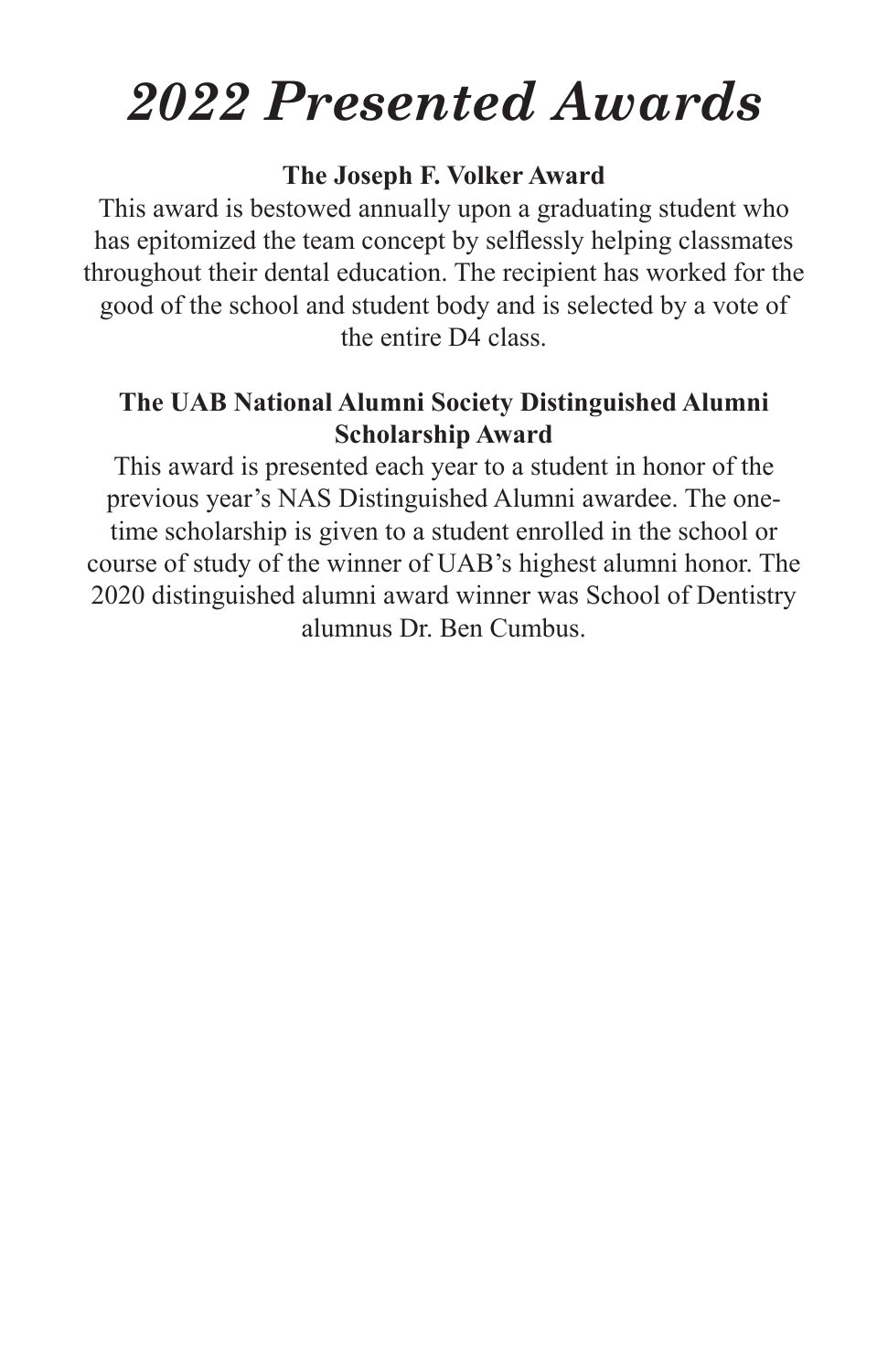### *2022 Awards*

**Academy of General Dentistry Student Award** Celia Lillian-Claire Bonnet & Valerie Johana Castro Velez

> **Academy of Operative Dentistry** Luis Angel Abrahante

**Academy of Osseointegration** Valerie Johana Castro Velez

**The American Academy of Esthetic Dentistry** Carolina Cohen Vaz Braga

**The American Academy of Implant Dentistry** Daniel Macon Henderson

**American Academy of Oral Medicine** Virginia Claire Loeb

**American Academy of Oral & Maxillofacial Pathology (Leonard Robinson Award)** Cody Phillip Santora

**American Academy of Oral and Maxillofacial Radiology** Jackson Michael Gunter

**American Academy of Orofacial Pain Outstanding Senior Student Award** Luis Angel Abrahante

**American Academy of Pediatric Dentistry** Alexa Ruttenberg Martin

**The American Academy of Periodontology Dental Student Award for Achievement in Periodontology** Katie Li Powers

> **American Association of Endodontics** Cody Phillip Santora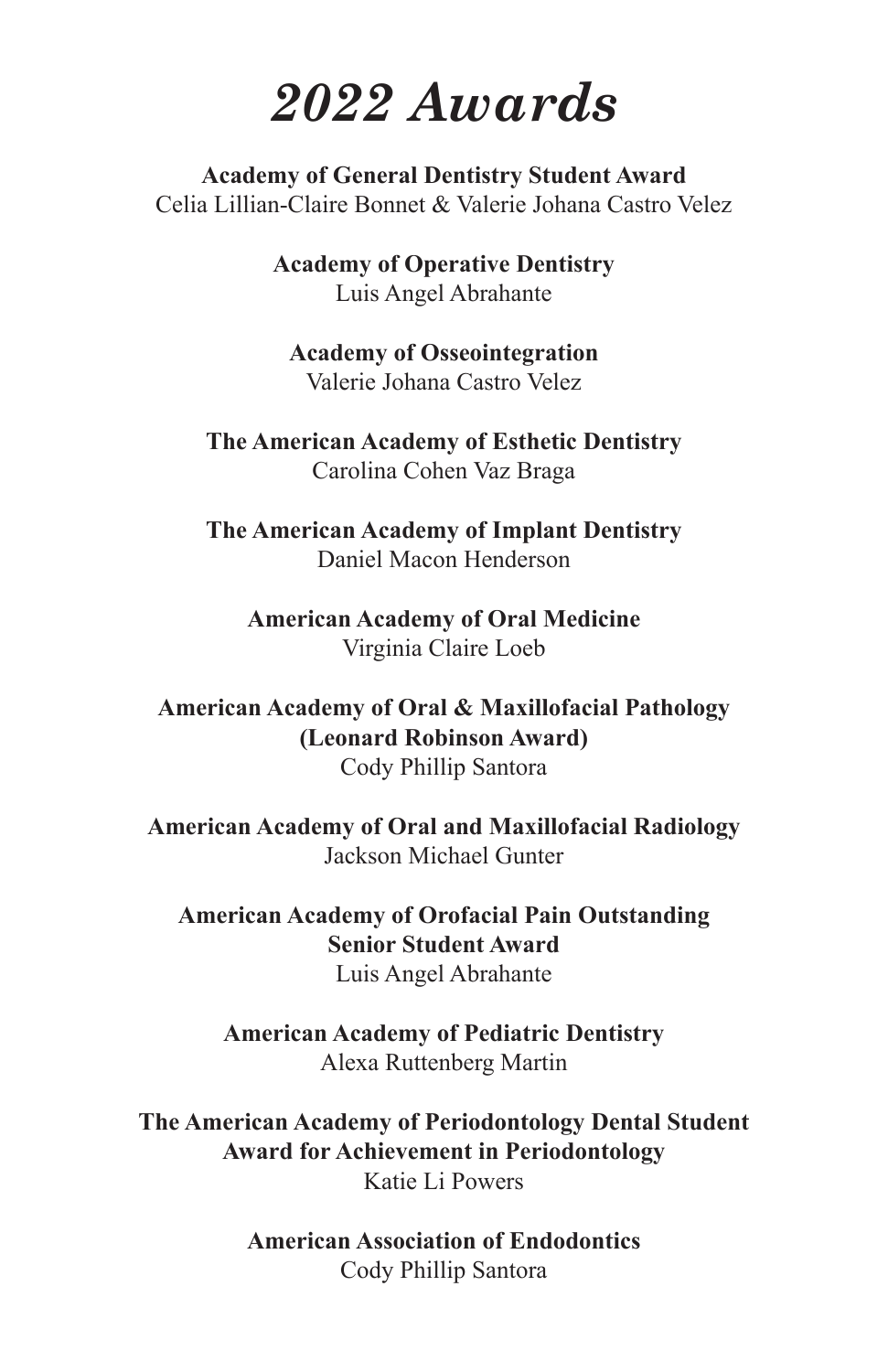**American Association of Oral & Maxillofacial Surgeons/Dental Implant Student Award** Alexander Thomas Mathews

**American Association of Oral & Maxillofacial Surgeons Dental Student Award/OMS & Anesthesiology** Timothy Cale Kreger

> **American Association of Orthodontics** Tanner Cole Godfrey

**American Association of Public Health Dentistry** Ana Elizabeth Ospina Castillero

> **American College of Dentists** Katherine Ann Paulett

**American College of Prosthodontics Undergraduate Award (Palmi Mollier Merit)** Morgan Nicole Collins

> **American Dental Society of Anesthesiology** Andra Andrei

> **Birmingham District Dental Society Award** Thieu Anh Vo

**Pierre Fauchard Academy Oral Health Foundation Student Scholarship (D3)** Crystal M. Smith

**Pierre Fauchard Academy Senior Student Award** Cody Phillip Santora

**International College of Dentists Student Leadership Award** Tanner Cole Godfrey

> **International Congress of Oral Implantologist Predoctoral Student Achievement Award** Luis Angel Abrahante

**Dr. Chau Ngoc Lam Scholarship Award** Nia Renee Taylor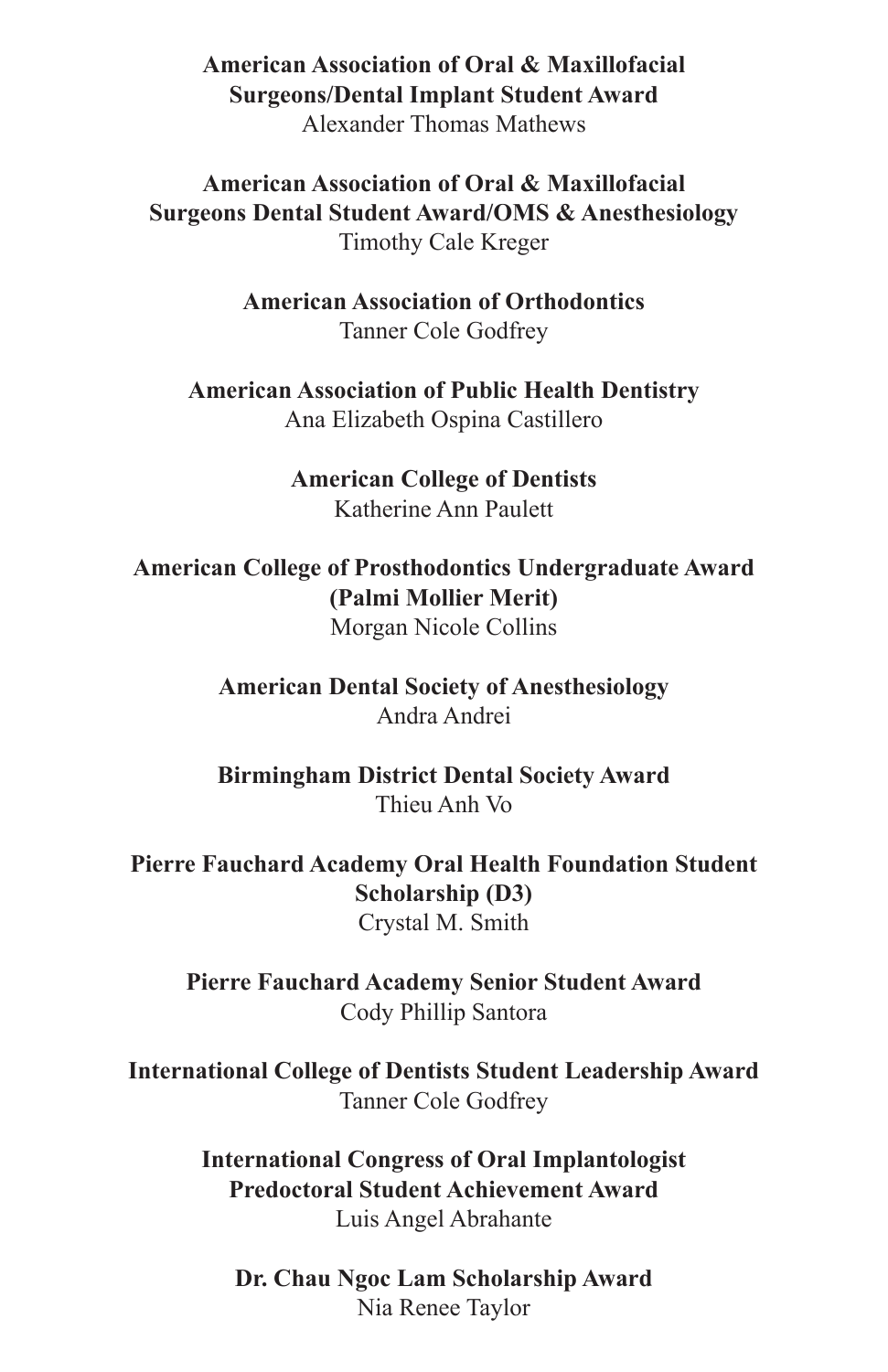### **William Lionell McCracken Memorial Award**

Valerie Johana Castro Velez

**OKU Kramer Award of Excellence (D3)** Linh M. Tran

**Quintessence Award for Clinical Achievement in Periodontics** Sarah Gwin Moore

> **Quintessence Award for Research Achievement** Tanner Cole Godfrey

**Quintessence Award for Clinical Achievement & Restorative Dentistry** Cody Phillip Santora

#### **Leon Schneyer Award**

Makenzie Kitchens Johnson Virginia Claire Loeb Alexander Thomas Mathews Jessica Marie Mitchum Ana Elizabeth Ospina Castillero Alyssa Raj Patel Julia Thach Thao Pham Katie Li Powers

**Dr. Jeanne C. Sinkford Student Leadership Award-ADEA** Nia Renee Taylor

**Society for Color and Appearance in Dentistry** Lindsey Ann Crnalic

**The Southeastern Academy of Prosthodontics** Asisan Kalsi

**Brian D. Stone Memorial Award Dental Lifeline Network** Thieu Anh Vo

**Whip-Mix Hanau Best of the Best Prosthodontics Award** Cody Phillip Santora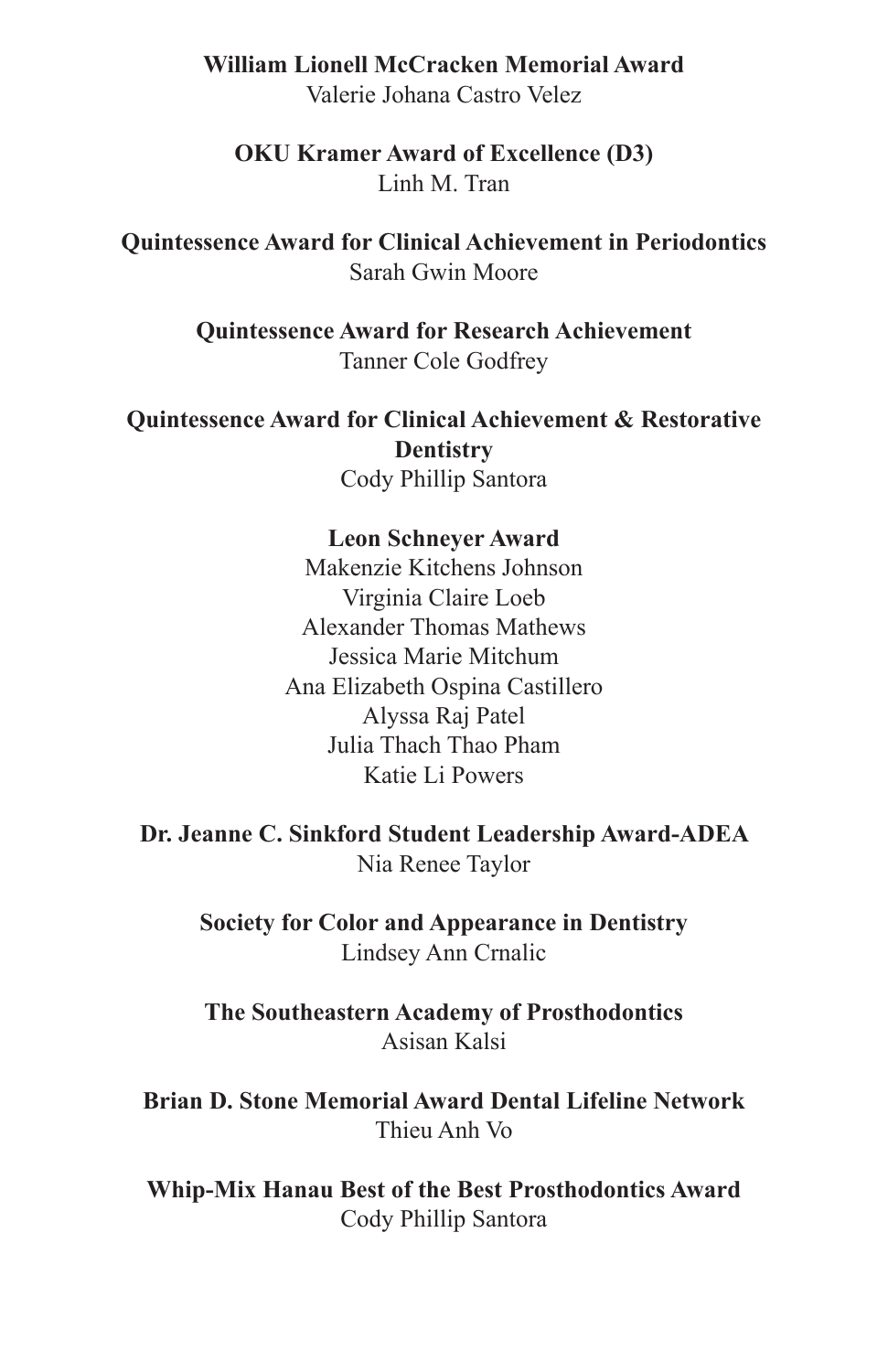### **The Dentist's Pledge** *Dentist Honor Code*

As evidence of the esteem with which I hold my chosen profession, and with full appreciation of my responsibilities to my fellow man implied and expressed by my degree in dentistry, I do hereby willingly pledge:

That I will execute to the best of my ability the theory and practice of dentistry so that I may do honor to myself and my profession;

That I will faithfully observe the principles of ethics as set forth by the profession;

That, to the best of my ability I will endeavor to improve myself through continuing education by whatever means available, so that I may keep abreast of the advances in the science and techniques of dentistry for the betterment of my patient.

All this I accept with pride in my profession and with humility at the magnitude of the work to be done.

Sidney B. Finn, A.B., D.M.D., M.S.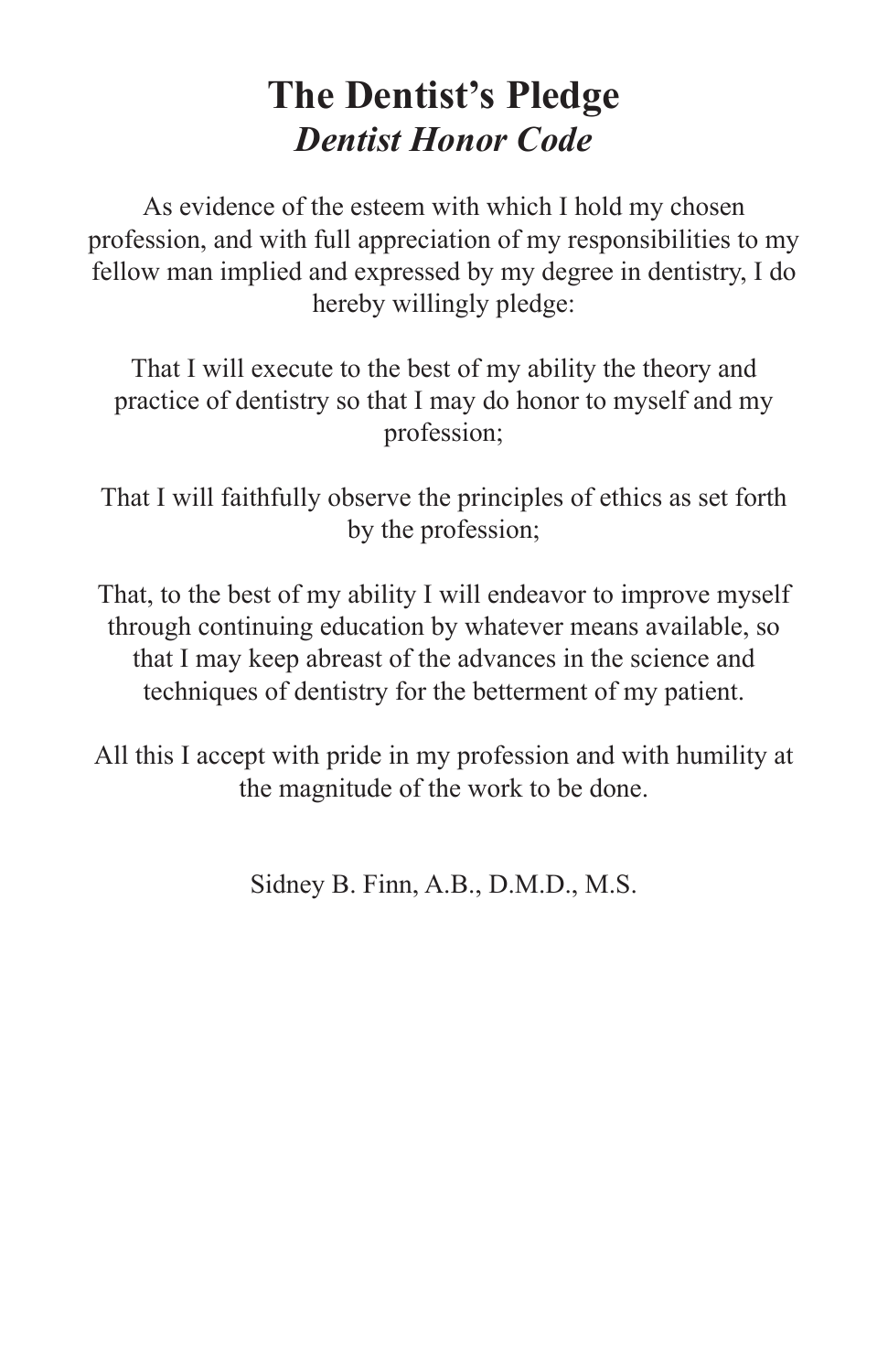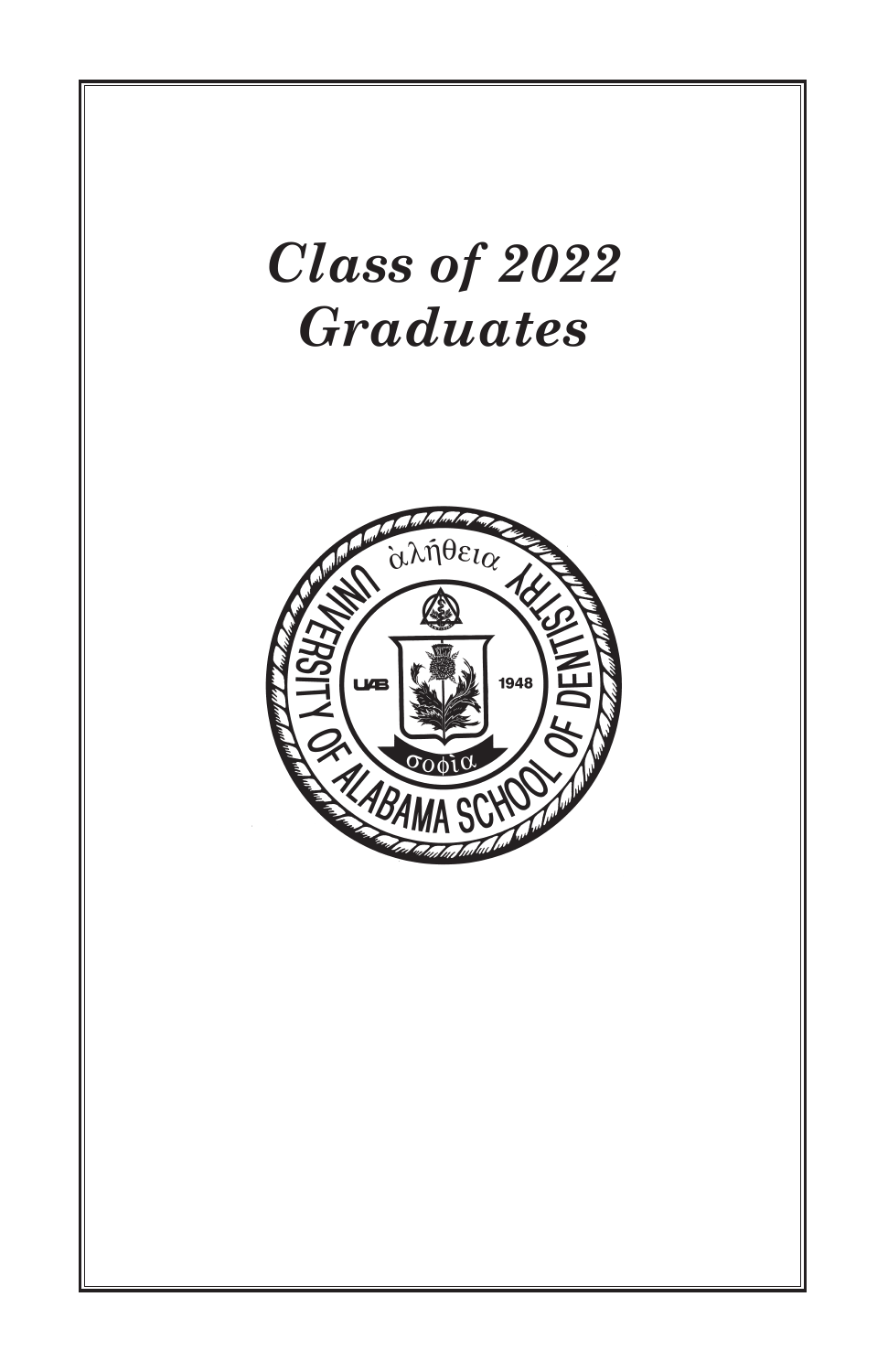# *Graduates*

| Pamela Carolina Acosta Mejia Santiago, Dominican Republic |  |
|-----------------------------------------------------------|--|
|                                                           |  |
|                                                           |  |
|                                                           |  |
|                                                           |  |
|                                                           |  |
|                                                           |  |
|                                                           |  |
|                                                           |  |
|                                                           |  |
|                                                           |  |
|                                                           |  |
|                                                           |  |
|                                                           |  |
|                                                           |  |
|                                                           |  |
|                                                           |  |
| Recipient of dual DMD/PhD degree                          |  |
|                                                           |  |
|                                                           |  |
|                                                           |  |
|                                                           |  |
|                                                           |  |
|                                                           |  |
|                                                           |  |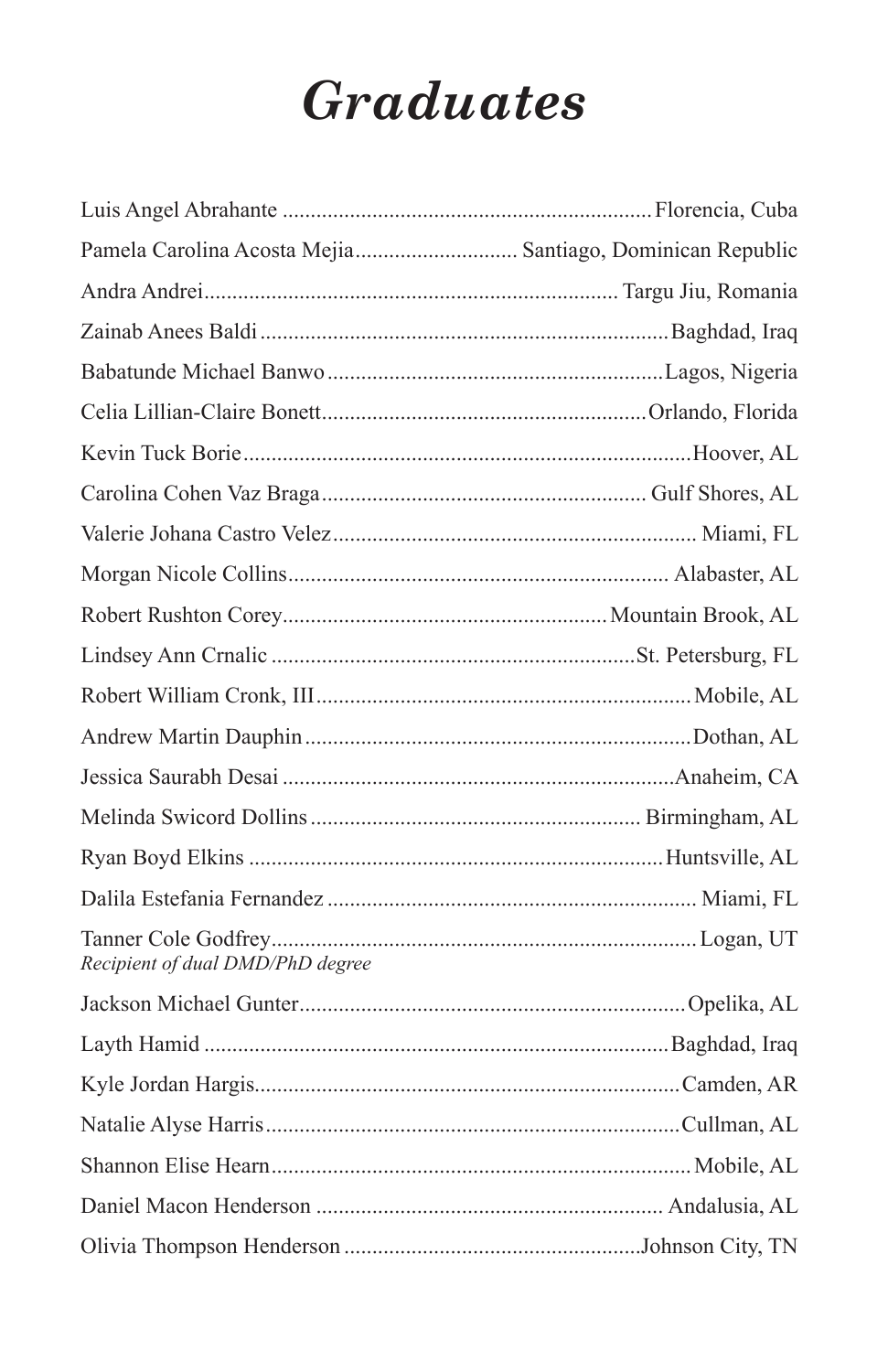# *Graduates*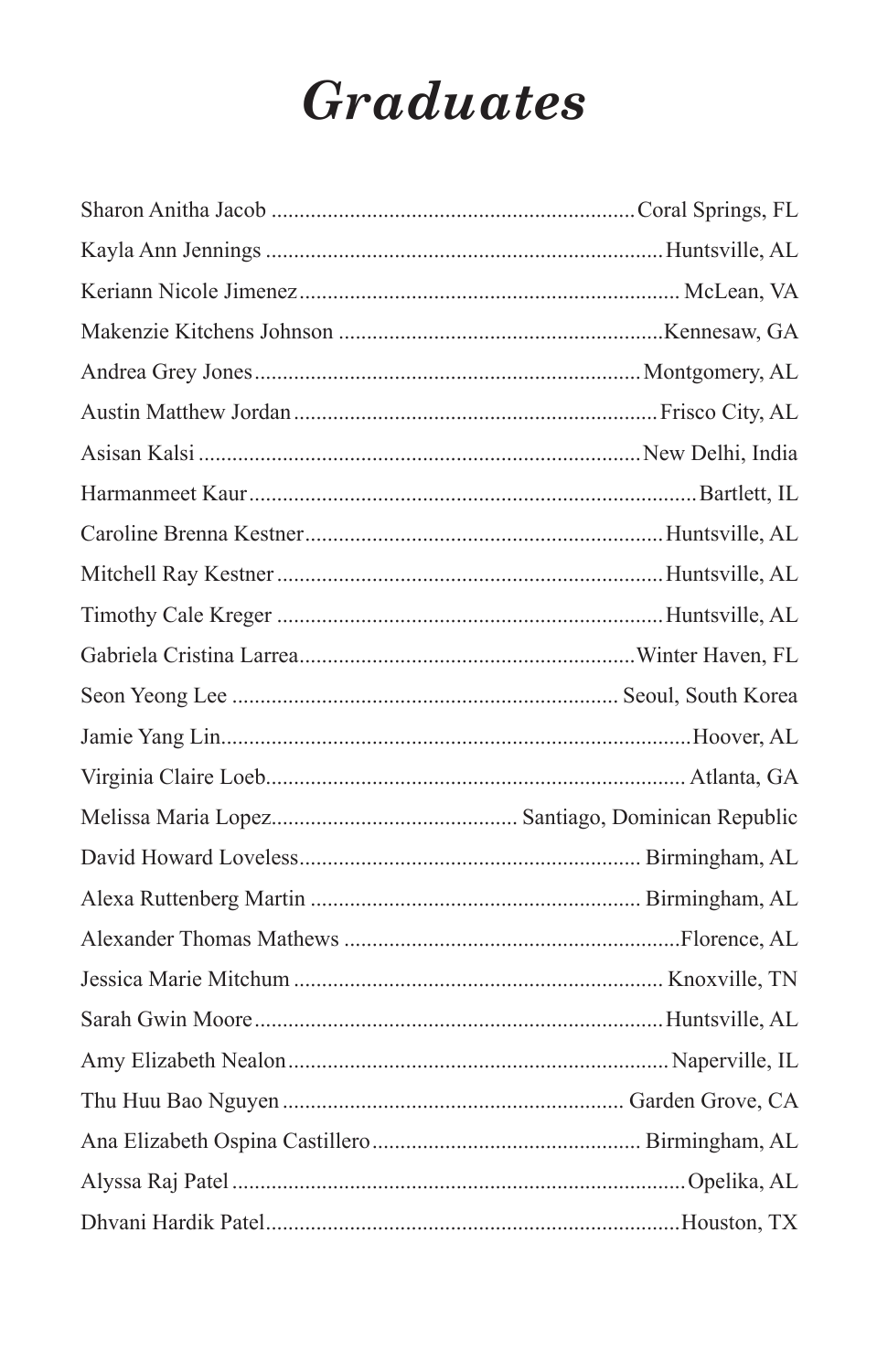# **Graduates**